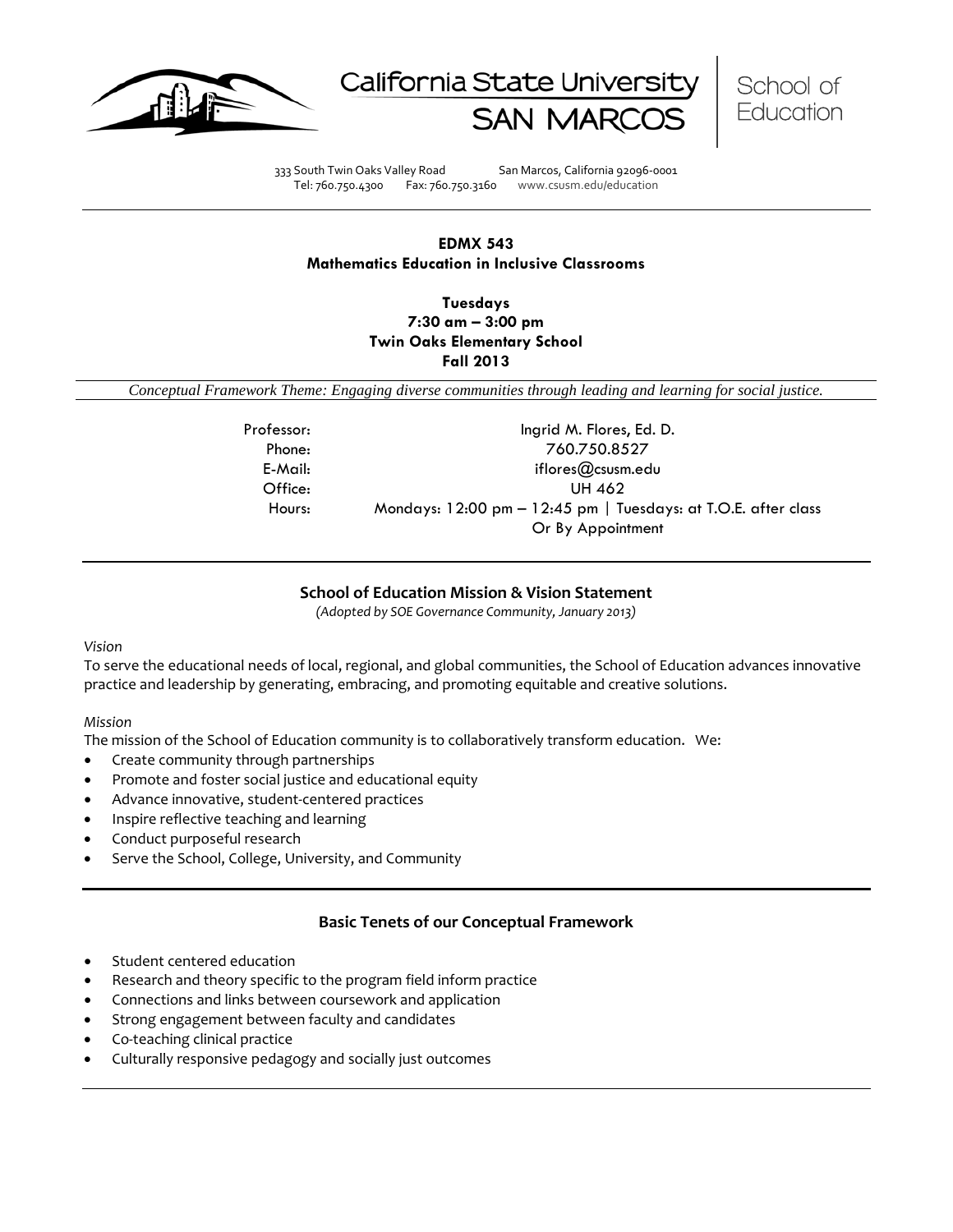# **Table of Contents**

### **COURSE DESCRIPTION**

<span id="page-1-0"></span>Focuses on the scope and sequence of mathematics in the K-12 curriculum, mathematics instructional methods, materials, and assessment. Additional emphasis is provided on assessing student mathematical thinking and developmentally appropriate instructional practices. Methods of cross-cultural language and academic development and strategies for accommodating learners with special educational needs in assessment and instruction are integrated into the course. *Requires participation and observation in public school programs.*

FLORES: EDMX 543 focuses on inclusive curriculum development, methods, techniques, materials, planning, organization and assessment in various elementary school curricula, and curriculum integration. Methods of crosscultural language and academic development will be integrated into the course. The course requires participation/observation in the public schools.

Learning to teach mathematics well is challenging and, therefore, this course will only begin your education in learning how to teach mathematics. This course is but one stage in your process of becoming a mathematics teacher. We are expected to: (a) deepen our understanding of the mathematics taught at the elementary level, including such topics as place value, base systems, number theory, fractions, proportions, statistics, and algebra, (b) develop an understanding of the current issues and best practices in mathematics education, (c) develop a familiarity with the California mathematics and Common Core State standards, (d) develop an understanding of children's content specific thinking, (e) learn to teach content specific concepts using effective and appropriate strategies, including the educational use of technology, (f) practice how to teach for mathematical understanding, and (g) develop strategies to create a classroom environment that promotes the investigation and growth of mathematical ideas and to ensure the success of all students in multi-cultural settings.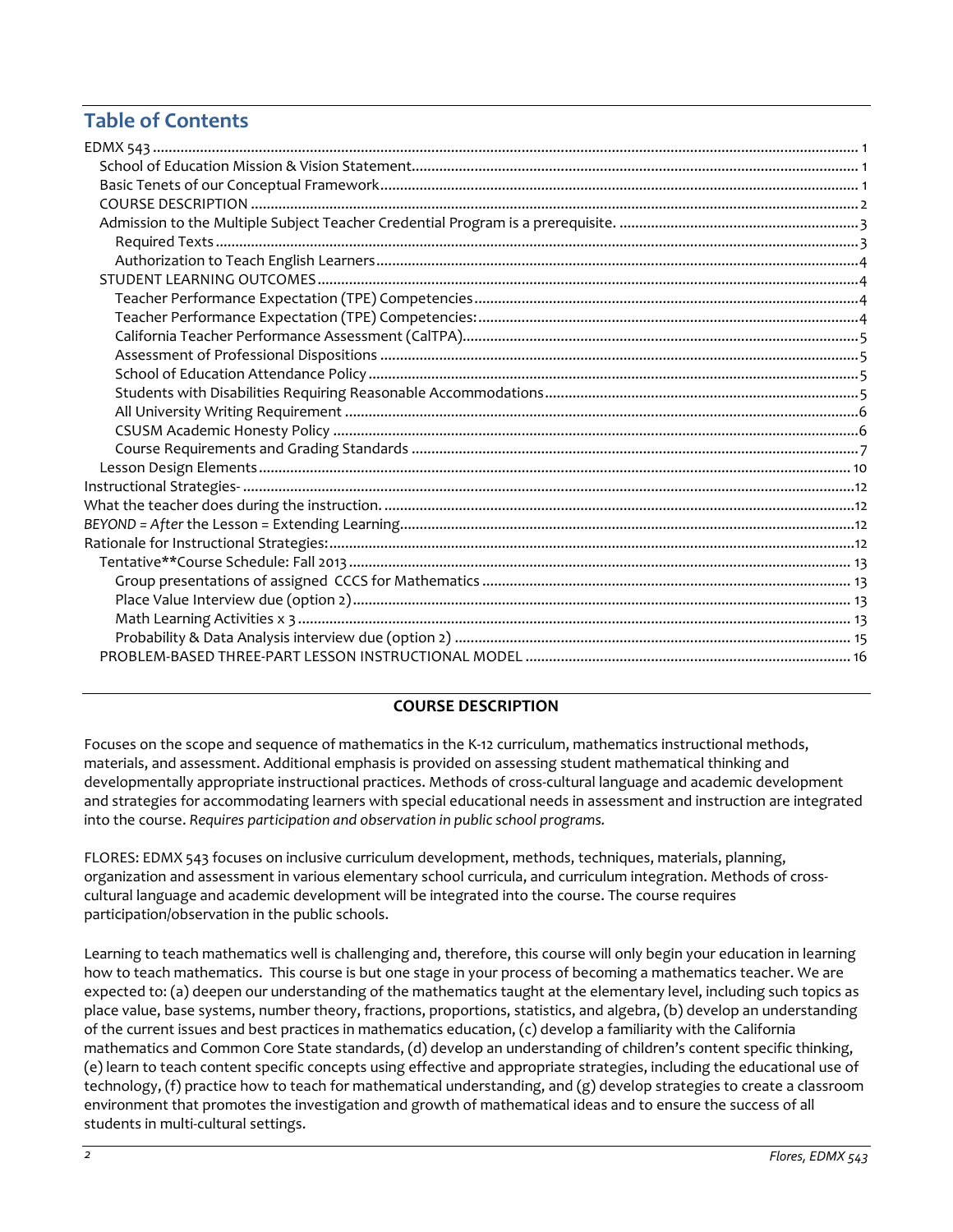### **Course Prerequisites:**

<span id="page-2-0"></span>Admission to the Multiple Subject Teacher Credential Program is a prerequisite.

### **Course Objectives:**

- 1. Using differentiated reading response formats, teacher candidates will provide ongoing evidence of good depth of understanding as well as application to the classroom, of chosen ideas from weekly assigned readings and/or responses to prompts provided by the instructor related to assigned readings and/or current issues in mathematics.
- 2. Using the interview process to apply the pedagogical content knowledge that is being learned in the course, teacher candidates will improve their use of inquiry for assessment purposes by focusing on students' thinking about mathematics to better understand elementary level students with different understandings.
- 3. By merging theory and practice in order to enable their future students to understand a mathematical topic and make connections among ideas related to this topic, teacher candidates will participate in the design, construction, and presentation of an engaging mathematical lesson plan activity that is: reform-minded, handson, cognitively challenging, contains differentiated instruction, and focuses on students' mathematical thinking.
- 4. By engaging in problem-solving contexts and assessing student problem solving, candidates will learn about, identify, and select quality learning experiences for children that promote mathematical inquiry and conceptual development.
- 5. Candidates will demonstrate understanding and application of the Common Core State Standards for Mathematics and the varieties of expertise that mathematics educators at all levels should seek to develop in their students.
- 6. Teacher candidates will participate in coursework that leads to preparation for engaging in and completing Teaching Performance Assessment (TPA) and Teaching Performance Expectations (TPEs) tasks.

### **Unique Course Requirements:**

Students will be required to have access to children in a grade K-6 for the purpose of conducting a series of math interviews to learn about how children think and problem solve and for implementing and videotaping a math learning activity.

### **Technology:**

This course infuses technology competencies to prepare candidates to use such tools, emphasizing their use in both teaching practice and student learning. Students are expected to demonstrate competency in the use of various forms of technology (i.e., word processing, electronic mail, Moodle, use of the Internet, and/or multimedia presentations). Specific requirements for course assignments with regard to technology are at the discretion of the instructor. Please keep a digital copy of all assignments for use in your teaching portfolio. Some assignments will be submitted online and some will be submitted in hard copy as well. Specific details will be given in class.

<span id="page-2-1"></span>You must use your Moodle and campus email accounts for this class. The best way to contact me is by e-mail.

### **Required Texts**

• Van De Walle, J. A., Karp, K. S., & Bay-Williams, J. M. (2013). *Elementary and middle school mathematics: Teaching developmentally* (8th ed). Boston: Pearson. ISBN: 978-0-13-261226-5

 Web site for Blackline Masters suggested in the course text: [http://wps.ablongman.com/ab\\_vandewalle\\_math\\_6/54/13858/3547876.cw/index.html](http://wps.ablongman.com/ab_vandewalle_math_6/54/13858/3547876.cw/index.html)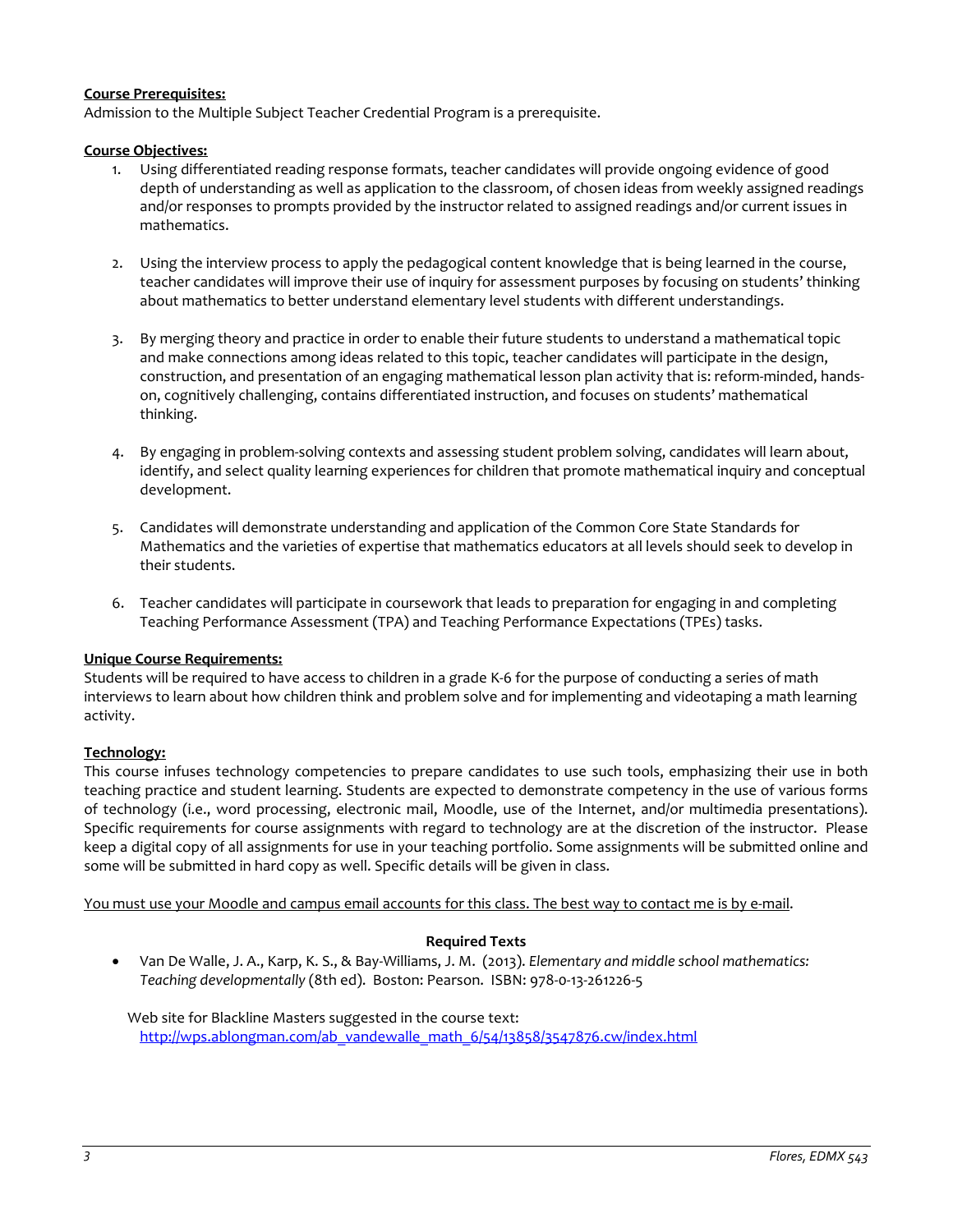### **Required Course Resources**

- California Department of Education (2010). *California's Common Core State Standards for Mathematics*. Sacramento. CDE: Author. **<http://www.cde.ca.gov/re/cc/>**
- California Department of Education (2013). Draft *mathematics framework for California public schools, kindergarten through grade twelve*. Sacramento, CA: Author. <http://www.cde.ca.gov/be/cc/cd/draftmathfwchapters.asp>
- Turnbull, A., Turnbull, R., & Wehmeyer, M. (2010). *Exceptional lives: Special education in today's schools.* (6th ed). Upper Saddle River, NJ: Pearson/Merrill. ISBN: 978-0-13-502696-0

### **You are required to access the following Web sites for this course.**

- National Council of Teachers of Mathematics (NCTM)
- E-examples for *Principles and standards for school mathematics*:<http://www.nctm.org/eexamples/>
- Illuminations: <http://illuminations.nctm.org/>

### **Authorization to Teach English Learners**

<span id="page-3-0"></span>This credential program has been specifically designed to prepare teachers for the diversity of languages often encountered in California public school classrooms. The authorization to teach English learners is met through the infusion of content and experiences within the credential program, as well as additional coursework. Candidates successfully completing this program receive a credential with authorization to teach English learners. *(Approved by CCTC in SB 2042 Program Standards, August 02)*

#### **Special Education**

<span id="page-3-1"></span>Consistent with the intent to offer a seamless teaching credential in the School of Education, this course will demonstrate the collaborative infusion of special education competencies that reflect inclusive educational practices.

### **STUDENT LEARNING OUTCOMES**

### **Teacher Performance Expectation (TPE) Competencies**

<span id="page-3-2"></span>The course objectives, assignments, and assessments have been aligned with the CTC standards for the Multiple Subject, Credential. This course is designed to help teachers seeking a California teaching credential to develop the skills, knowledge, and attitudes necessary to assist schools and district in implementing effective programs for all students. The successful candidate will be able to merge theory and practice in order to realize a comprehensive and extensive educational program for all students. You will be required to formally address the following TPEs in this course:

### **Teacher Performance Expectation (TPE) Competencies:**

#### <span id="page-3-3"></span>**Primary Emphases:**

- TPE 1a-Subject Specific Pedagogical Skills for MS Teaching (Mathematics)
- TPE 2-Monitoring Student Learning During Instruction

### **Secondary Emphases:**

- TPE 3-Interpretation and Use of Assessments
- TPE 4-Making Content Accessible
- TPE 5-Student Engagement
- TPE 6a-Developmentally Appropriate Practices in Grades K-3
- TPE 6b-Developmentally Appropriate Practices in Grades 4-8
- TPE 6d- Developmentally Appropriate Teaching Practices for Special Education: Teaching the Special Education Population in the General Education Environment
- TPE 7-Teaching English Learners
- TPE 8-Learning About Students
- TPE 9-Instructional Planning
- TPE 10-Instructional Time
- TPE 11-Social Environment
- TPE 13-Professional Growth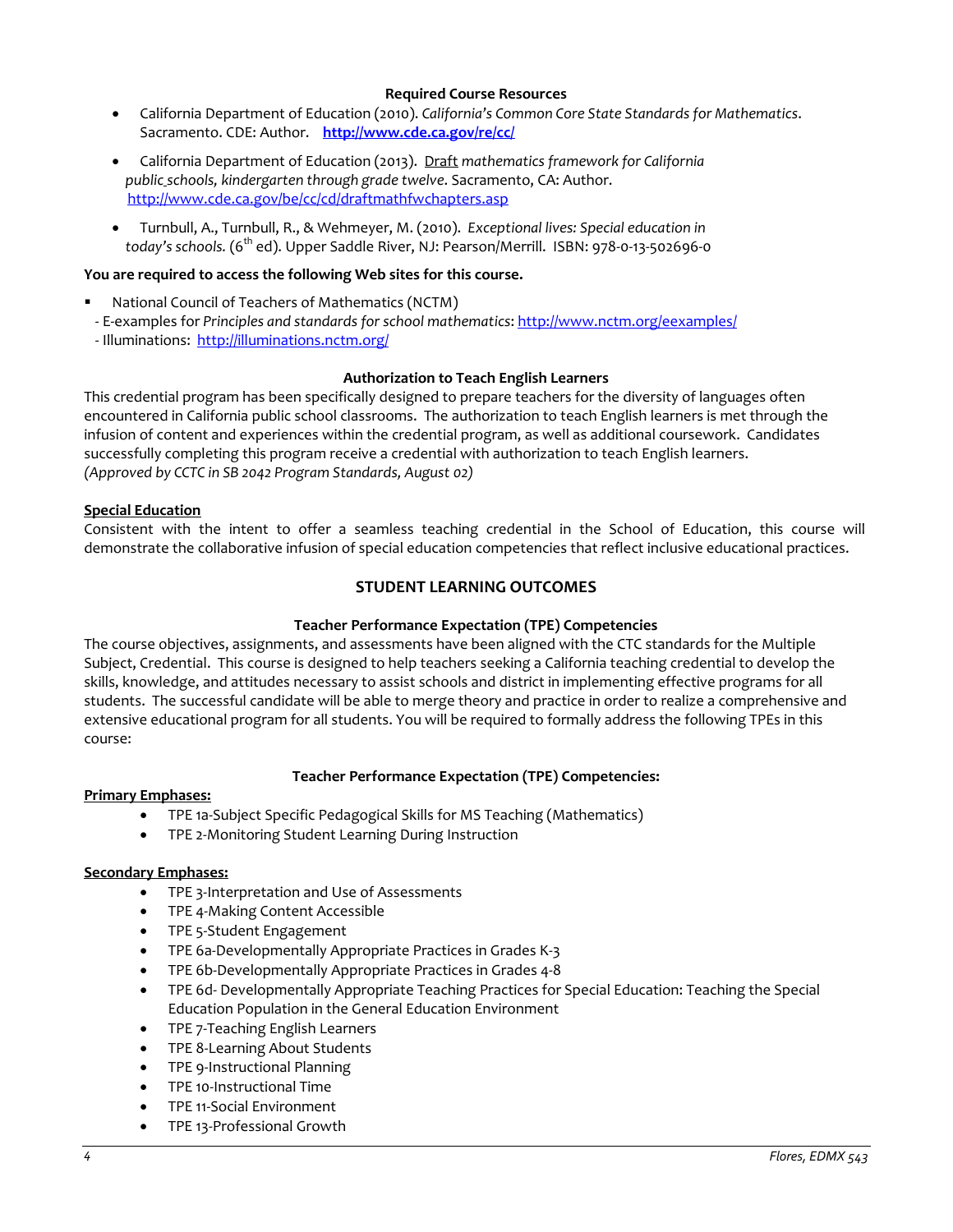### **California Teacher Performance Assessment (CalTPA)**

<span id="page-4-0"></span>Beginning July 1, 2008 all California credential candidates must successfully complete a state-approved system of teacher performance assessment (TPA), to be embedded in the credential program of preparation. At CSUSM this assessment system is called the CalTPA or the TPA for short.

To assist your successful completion of the TPA, a series of informational seminars are offered over the course of the program. TPA related questions and logistical concerns are to be addressed during the seminars. Your attendance to TPA seminars will greatly contribute to your success on the assessment.

Additionally, SoE classes use common pedagogical language, lesson plans (lesson designs), and unit plans (unit designs) in order to support and ensure your success on the TPA and more importantly in your credential program.

The CalTPA Candidate Handbook, TPA seminar schedule, and other TPA support materials can be found on the SoE website: <http://www.csusm.edu/education/CalTPA/ProgramMaterialsTPA.html>

### **Assessment of Professional Dispositions**

<span id="page-4-1"></span>Assessing a candidate's dispositions within a professional preparation program is recognition that teaching and working with learners of all ages requires not only specific content knowledge and pedagogical skills, but positive attitudes about multiple dimensions of the profession. The School of Education has identified six dispositions – social justice and equity, collaboration, critical thinking, professional ethics, reflective teaching and learning, and life-long learning—and developed an assessment rubric. For each dispositional element, there are three levels of performance - *unacceptable*, *initial target*, and *advanced target*. The description and rubric for the three levels of performance offer measurable behaviors and examples.

The assessment is designed to provide candidates with ongoing feedback for their growth in professional dispositions and includes a self-assessment by the candidate. The dispositions and rubric are presented, explained and assessed in one or more designated courses in each program as well as in clinical practice. Based upon assessment feedback candidates will compose a reflection that becomes part of the candidate's Teaching Performance Expectation portfolio. Candidates are expected to meet the level of *initial target* during the program.

### **School of Education Attendance Policy**

<span id="page-4-2"></span>Due to the dynamic and interactive nature of courses in the School of Education, all candidates are expected to attend all classes and participate actively. At a minimum, candidates must attend more than 80% of class time, or s/he may not receive a passing grade for the course at the discretion of the instructor. Individual instructors may adopt more stringent attendance requirements. Should the candidate have extenuating circumstances, s/he should contact the instructor as soon as possible. *(Adopted by the COE Governance Community, December, 1997).*

This course: if you miss one class session or are late (or leave early) more than two sessions, you cannot receive a grade of "A" and your highest possible grade is a "B". If you miss two class sessions, your highest possible grade is a "C+". **Attendance will be taken at each class session.**

If possible, please discuss with the instructor any extenuating circumstances that will cause you to miss class prior to your absence. Absence is no excuse for not turning in assignments, as they may be sent electronically (e-mail) to the instructor if an absence arises or is anticipated. Please ensure that e-mailed assignments are sent by the start of the class session that the assignment is due. **NOTE: With very few exceptions, late assignments will not be accepted.**

### **Students with Disabilities Requiring Reasonable Accommodations**

<span id="page-4-4"></span><span id="page-4-3"></span>Candidates with disabilities who require reasonable accommodations must be approved for services by providing appropriate and recent documentation to the Office of Disable Student Services (DSS). This office is located in Craven Hall 4300, and can be contacted by phone at (760) 750-4905, or TTY (760) 750-4909. Candidates authorized by DSS to receive reasonable accommodations should meet with their instructor during office hours or, in order to ensure confidentiality, in a more private setting.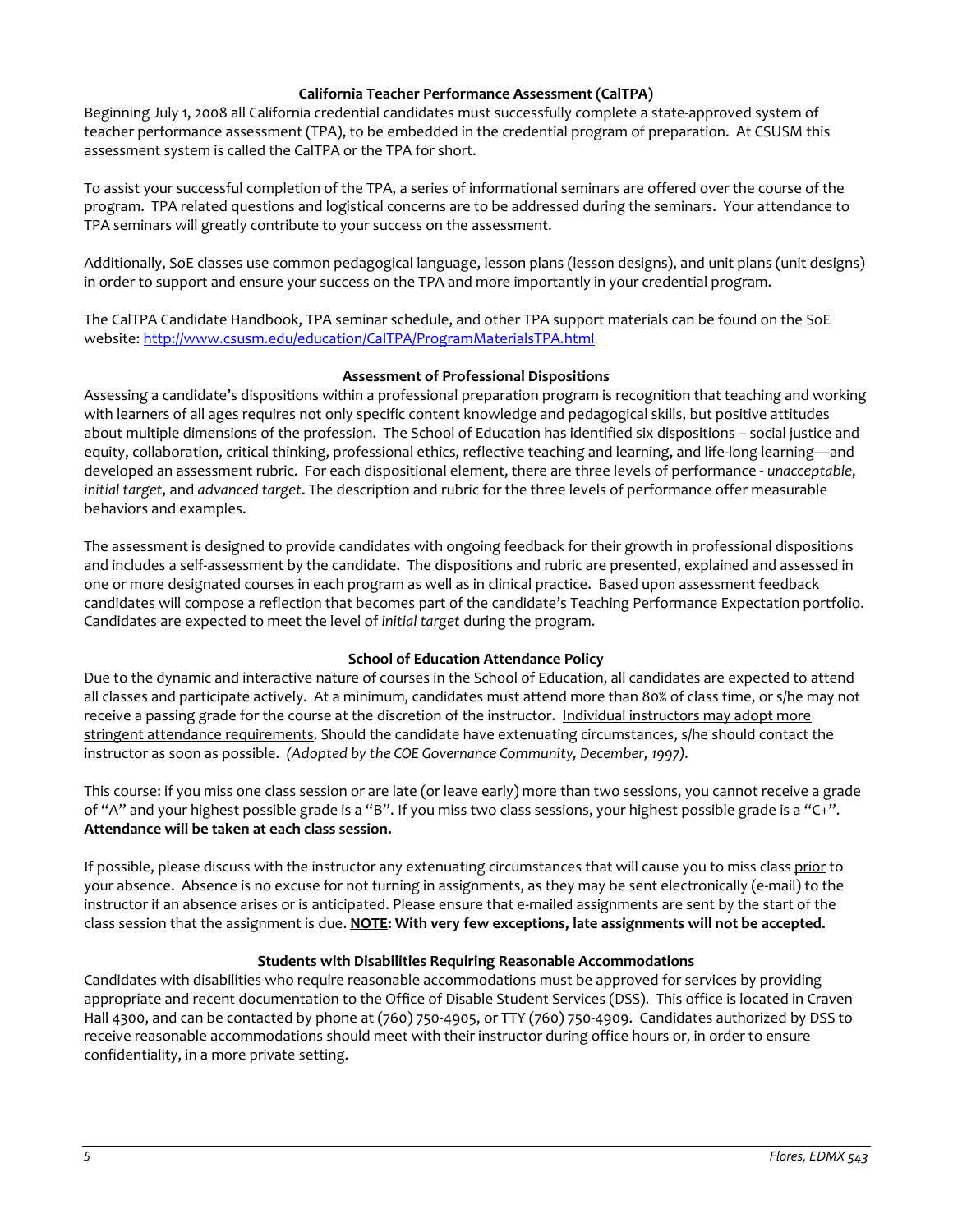### **All University Writing Requirement**

In keeping with the All-University Writing Requirement, all 3-unit courses must have a writing component of at least 2,500 words (approximately 10 pages), which can be administered in a variety of ways. Writing requirements for this course will be met as described in the various assignments.

### **CSUSM Academic Honesty Policy**

<span id="page-5-0"></span>"Students will be expected to adhere to standards of academic honesty and integrity, as outlined in the Student Academic Honesty Policy. All written work and oral presentation assignments must be original work. All ideas/materials that are borrowed from other sources must have appropriate references to the original sources. Any quoted material should give credit to the source and be punctuated with quotation marks.

Students are responsible for honest completion of their work including examinations. There will be no tolerance for infractions. If you believe there has been an infraction by someone in the class, please bring it to the instructor's attention. The instructor reserves the right to discipline any student for academic dishonesty in accordance with the general rules and regulations of the university. Disciplinary action may include the lowering of grades and/or the assignment of a failing grade for an exam, assignment, or the class as a whole."

Incidents of Academic Dishonesty will be reported to the Dean of Students. Sanctions at the University level may include suspension or expulsion from the University.

### **Plagiarism:**

As an educator, it is expected that each candidate will do his/her own work, and contribute equally to group projects and processes. Plagiarism or cheating is unacceptable under any circumstances. If you are in doubt about whether your work is paraphrased or plagiarized see the Plagiarism Prevention for Students website [http://library.csusm.edu/plagiarism/index.html.](http://library.csusm.edu/plagiarism/index.html) If there are questions about academic honesty, please consult the University catalog.

### **Use of Technology:**

Candidates are expected to demonstrate competency in the use of various forms of technology (i.e. word processing, electronic mail, Moodle, use of the Internet, and/or multimedia presentations). Specific requirements for course assignments with regard to technology are at the discretion of the instructor. Keep a digital copy of all assignments for use in your teaching portfolio. All assignments will be submitted online, and some will be submitted in hard copy as well. Details will be given in class.

### **Computer Use During Class Sessions:**

You are welcome to use a laptop computer in class when working on class assignments, for example. However, you will need to save checking email or other personal computer use for time outside of class. Most students find it disruptive when they are focusing on class activities or listening to presentations and can hear keyboarding in the classroom. When the instructor or your cohorts are speaking or when class activities are in proceeding, your computer will not be in use. Your kind consideration is greatly appreciated by all!

### **Cell Phones:**

Please turn off your cell phone before the start of each class. In addition, there will be no texting during class. It is unprofessional for teachers to use their cell phone during meetings with peers or during professional development activities (our class is considered professional development!)

### **Person-First Language:**

Use "person-first" language in all written and oral assignments and discussions (e.g., "student with autism" rather than "autistic student"). Disabilities are not persons and they do not define persons, so do not replace person-nouns with disability-nouns. Further, emphasize the person, not the disability, by putting the person-noun first.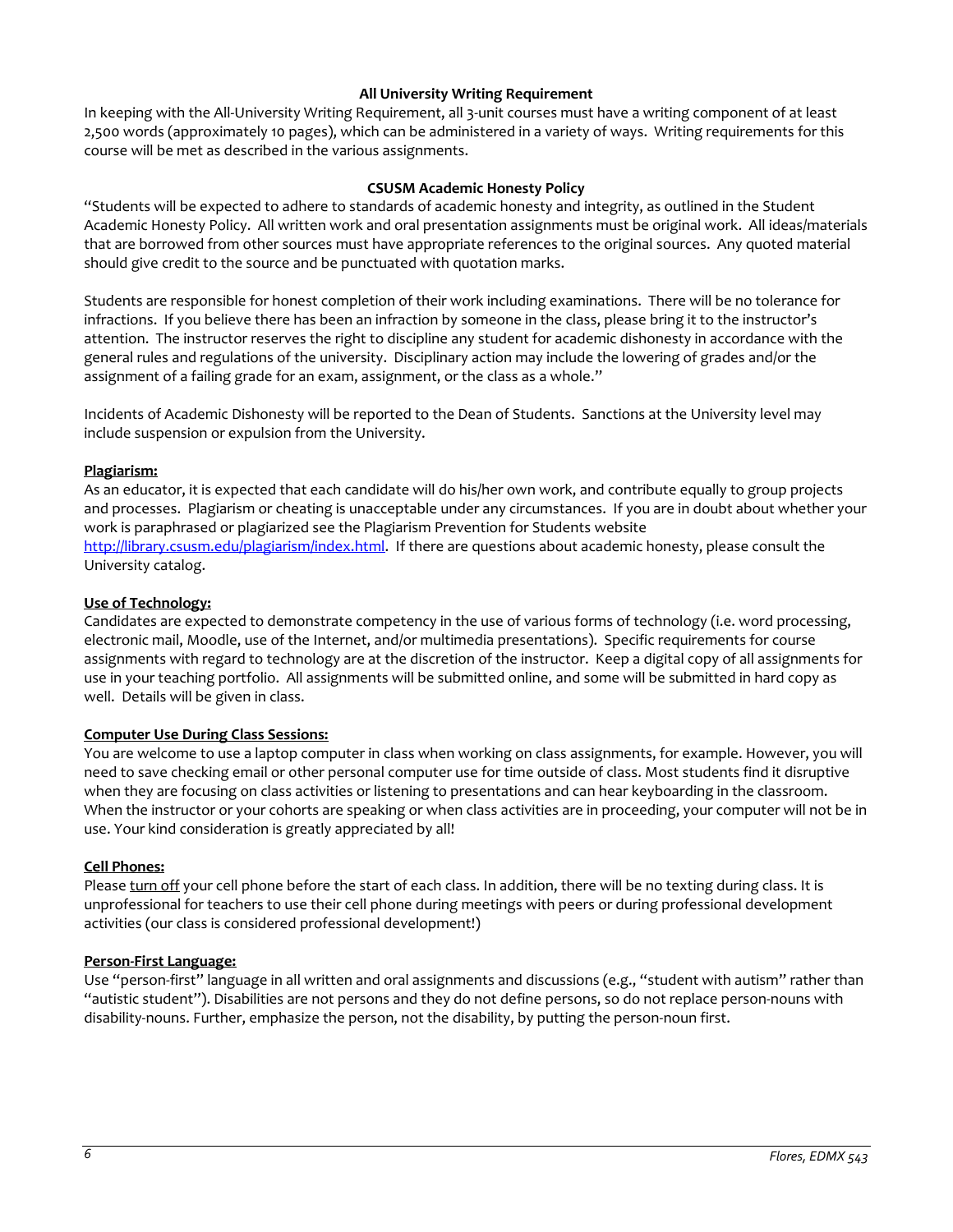### **Electronic Communication Protocol:**

Electronic correspondence is a part of your professional interactions. If you need to contact the instructor, e-mail is often the easiest way to do so. It is my intention to respond to all received e-mails in a timely manner. Please be reminded that e-mail and on-line discussions are a very specific form of communication, with their own nuances and etiquette. For instance, electronic messages sent in all upper case (or lower case) letters, major typos, or slang, often communicate more than the sender originally intended. With that said, please be mindful of all e-mail and on-line discussion messages you send to your colleagues, to faculty members in the School of Education, or to persons within the greater educational community. All electronic messages should be crafted with professionalism and care. Things to consider:

- Would I say in person what this electronic message specifically says?
- How could this message be misconstrued?
- Does this message represent my highest self?
- Am I sending this electronic message to avoid a face-to-face conversation?

In addition, if there is ever a concern with an electronic message sent to you, please talk with the author in person in order to correct any confusion.

#### **Course Requirements and Grading Standards**

#### <span id="page-6-0"></span>**REQUIRED COURSE ASSIGNMENTS**

Each written assignment is expected to have a clear organizational presentation and be free of grammar, punctuation and spelling errors. There will be a reduction in points for the above-mentioned errors. Late assignments will not be accepted, unless extenuating circumstances can be properly substantiated. Prepare carefully for class, be ready to discuss readings and assignments thoughtfully, and actively participate in all class activities. Note the Description of Exemplary Students in this syllabus (p. 8). **Total % of Course**

| Active Participation and Collaboration (all or nothing credit given)      | $10\%$ |
|---------------------------------------------------------------------------|--------|
| Math Book Club: Reading Accountability based on differentiated responses. | 30%    |
| Also, online forums, reflections, and other class activities              |        |
| Assessing Problem-Solving: Student Math Interviews                        | 20%    |
| Mathematical Lesson Design                                                | 20%    |
| Mathematics Learning Activity, Implementation & Videotape                 | 20%    |

### **DESCRIPTIONS OF ASSIGNMENTS**

The relative weight for each assignment is indicated as a percentage of the total course grade.

*Detailed assignment guidelines and scoring rubrics will be provided. The course calendar/topics schedule is attached to this syllabus.*

#### **Active Participation and Collaboration (10%) - Individual**

Defined as actively engaging and contributing in all class discussions and activities, students will be evaluated daily. You are expected to actively participate in discussions, group work, presentations, and hands-on activities throughout the course. A positive professional disposition includes a willingness to consider and discuss new ideas objectively and to exhibit curiosity, perseverance and seriousness about improving oneself as a teacher. All students are expected to exhibit professional behavior and demeanor at all times. All or nothing credit is given for this course component.

### **Reading Accountability/Book Club: Demonstrating Evidence of Understanding (30%) – Individual**

Each week students will:

1. Choose one chapter each week from the assigned readings and provide evidence of having read and understood the content of the chosen chapter. You may choose to demonstrate your knowledge of ALL the Big Ideas contained in the reading by preparing a graphic organizer, a concept map, a bulleted list, drawings, or another method of your choice. The complete list of choices is located in a Moodle course folder to be highlighted by the course instructor. Note: regardless of which method you choose to represent your learning, ALL key concepts in the reading must be represented.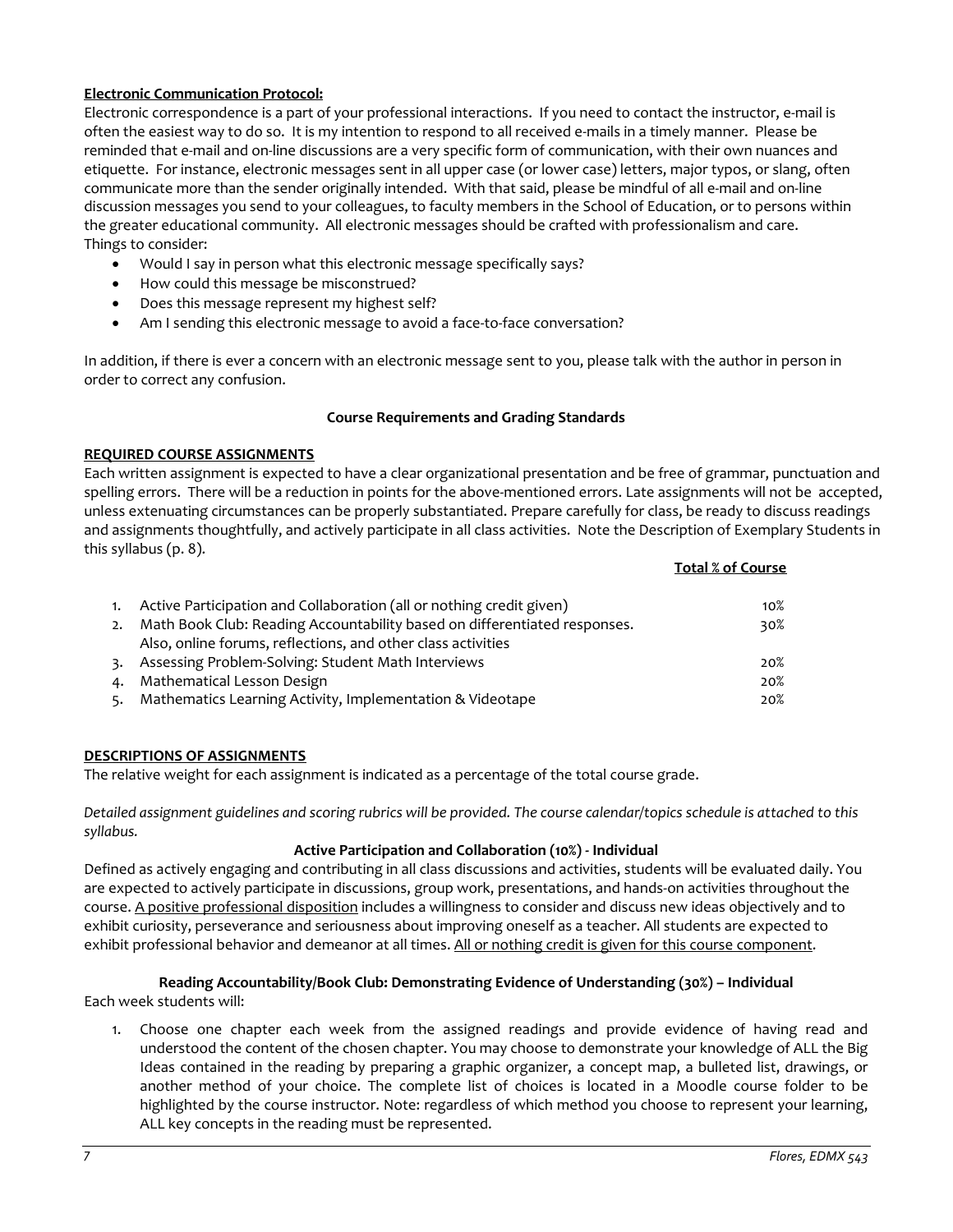2. Reflection papers will also be related to self-assessment and other course-related activities and assignments designed for students to demonstrate their understanding of the text and other readings per the instructor's guidelines.

### **Student Math Interviews (20%) - Individual Write-ups**

You will conduct two different student interviews based on questions provided in class. Each interview is worth 10 points. For each interview, you will pose mathematical problems to any one student at a predetermined grade level. The purpose is to get you to begin thinking about students' mathematical understanding, to learn how to effectively pose questions, interpret the meaning of students' responses, and to provide you with an opportunity to interact with students. For each interview, you need to submit a report of no more than two pages (11" font, line spacing of 1.5). Please include the child's written work. You may work with a peer in the interviewing process, but each needs to write his/her own report. The following two documents can be found in the Course Documents and Resources folder in Moodle: Interviewing Guidelines and Student Math Interviews.

#### **Mathematical Lesson Design: Teaching Through Problem Solving (20%) – In Small Collaborative Groups**

The purpose of this assignment is to help you learn how to design effective problem-based mathematical activities and lessons and to provide an opportunity for you to practice teaching mathematics. Working in small groups of 2-3 members, your team will design one standards-based lesson (approximately 35-40 minutes in length) that you will present in your cohort class.

In your lesson, you must focus on problem-based activities, and the lesson must be differentiated. Your lesson activity must be reform-minded, hands-on, cognitively challenging, contain differentiated instruction, focus on students' mathematical thinking, AND provide the opportunity for you to gather evidence of student learning (i.e., student work that you can assess) if you were to implement the lesson in a practicum classroom. **No Bingo games or candy manipulatives for your lesson activity**! *You will present your lesson to the cohort according to the course* **schedule.** More specific details and guidelines will be given in class. The lesson design template is attached to this syllabus.

### **Mathematics Learning Activity/Learning Centers- In Small Collaborative Groups: (20%)**

The purpose of this assignment is to provide you with opportunities to (1) experience teaching a math activity in a small group setting, (2) practice questioning skills and strategies to engage all students, (3) reflect on student learning and adjust teaching accordingly.

You will be assigned to a group of 3-4 class members, and the group will choose a specific chapter in the course text as well decide **which grade level each member** will concentrate on. **Each member** will select **one** activity from the chapter to teach to small groups in class in the form of learning centers. Choose activities that help the class understand the big ideas in the chapter and that demonstrate various instructional strategies.

On the day of presentation to your peers, each individual activity should take about 10 minutes. If the activity in the text is too short or too long, you need to adapt it to fit the time frame. The activity should be planned and/or adapted to show evidence of higher-order thinking and conceptual understanding. Your goal is to engage your peer teacher candidates in advancing their understanding of the key ideas, frameworks, and effective teaching strategies in the chapters.

**A write-up of the activity** should include your name, an activity title, grade level, grade-level state content standards, learning objective(s), materials, a description of the activity, teaching tips for your activity, and instructional differentiation for: one EL, one SPED, and one accelerated learner (10 pts). Post your write-up to the appropriate forum link on Moodle (TBA) where all of your cohorts' MLA will be available for your future teaching.

This assignment has 3 additional components and will be completed with your group members:

1. Chapter Presentation: Your group will put together a *10-minute* PPT presentation about the chapter, highlighting its instructional strategies, models, types of problems, and the features that you will be demonstrating in your learning center activities.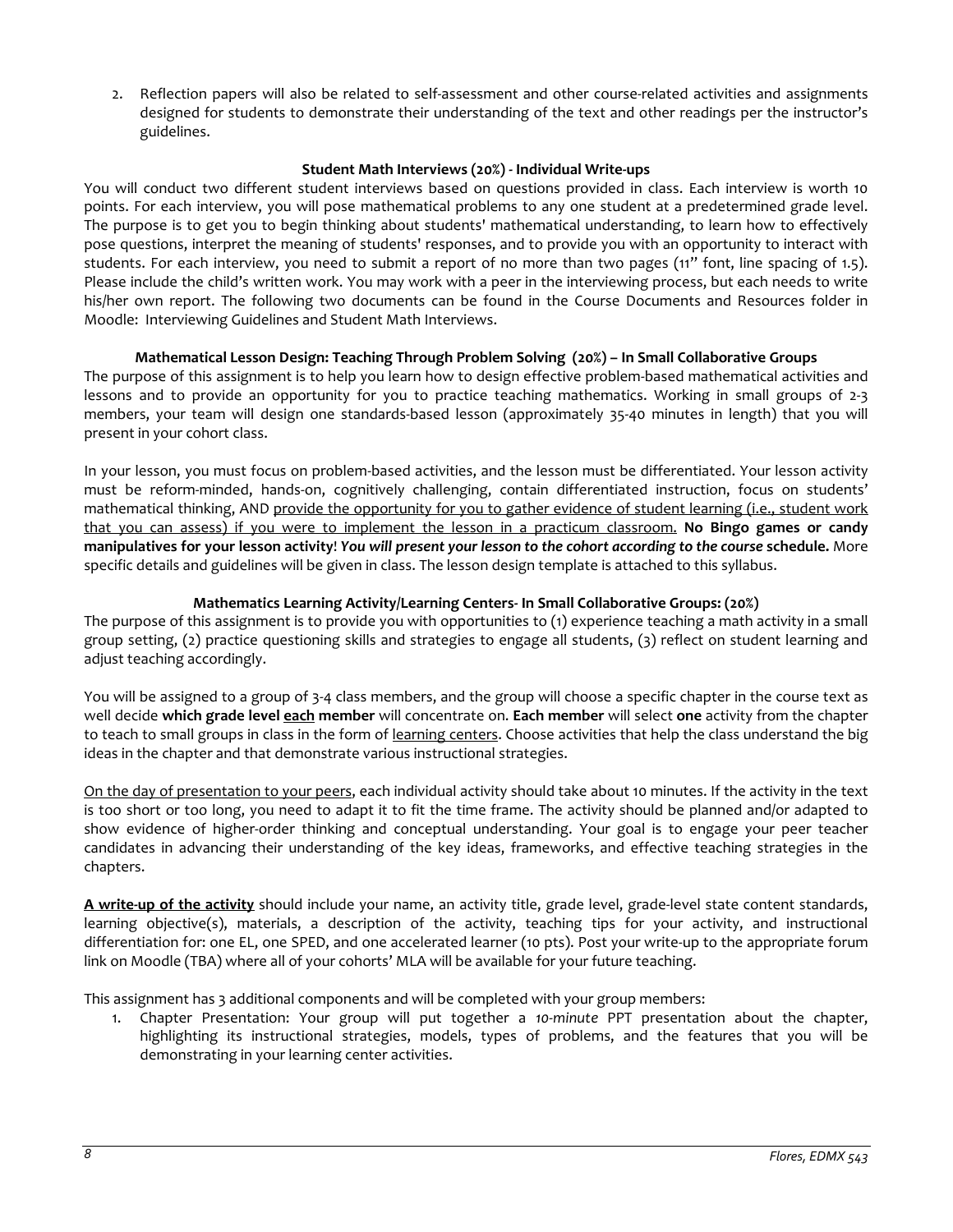- 2. After the presentation, each member will write a one-page reflection (due 1 week after you have taught your activity). The reflection should describe the effectiveness of your individual math activity. To what extent were all of your learners able to complete the activity (making content accessible) and how did you know? What worked and what didn't (student engagement)? In what ways did you modify the activity and why? What was the level of thinking in the activity? How were you able to assess their understanding? How would you modify the activity the next time? *Please submit a hard copy of your reflection to the course instructor.* **(5 %).**
- 3. Each group member will implement his/her MLA in an elementary classroom (preferably in your CP or tutoring classroom) and videotape the implementation. Ask your cooperating teacher if permission is needed from parents. If any of the MLAs has been videotaped by the date of class presentation, one video may be presented to your cohort peers (choose who will present their video **(5 %)**

### **Grading Scale:**

Grades for this course will be based on the following grading scale:

|  | $A = 93% - 100%$ $A = 90% - 92%$ $B = 87% - 89%$ $B = 83% - 86%$ $B = 80% - 82%$ |  |
|--|----------------------------------------------------------------------------------|--|
|  |                                                                                  |  |
|  | $C+ = 77% - 79%$ $C = 73% - 76%$ $C- = 70% - 72%$ $D = 60% - 69%$ $F = below 60$ |  |

### **Exemplary "A" Students:**

- Demonstrate serious commitment to their learning, making full use of the learning opportunities available and searching out the implications of their learning for future use.
- Complete all assignments thoroughly and thoughtfully toward the goal of developing in-depth math projects.
- Make insightful connections between all assignments and their developing overall understanding of mathematical concepts; they continually question and examine concepts in a genuine spirit of inquiry.
- Show a high level of achievement of course goals.

### **"B" Students:**

- Simply comply with the course requirements and expectations.
- Complete all assignments, usually thoroughly and thoughtfully.
- Usually connect assignments to their developing overall understanding of mathematical concepts; may be satisfied with accepting their learning as it is received without deeply examining concepts or seeking a higher level of understanding.
- Show reasonable achievement of course goals.

### **Remember! You are required to maintain a B average (3.0 GPA) in your teacher education courses to receive a teaching credential in the State of California.**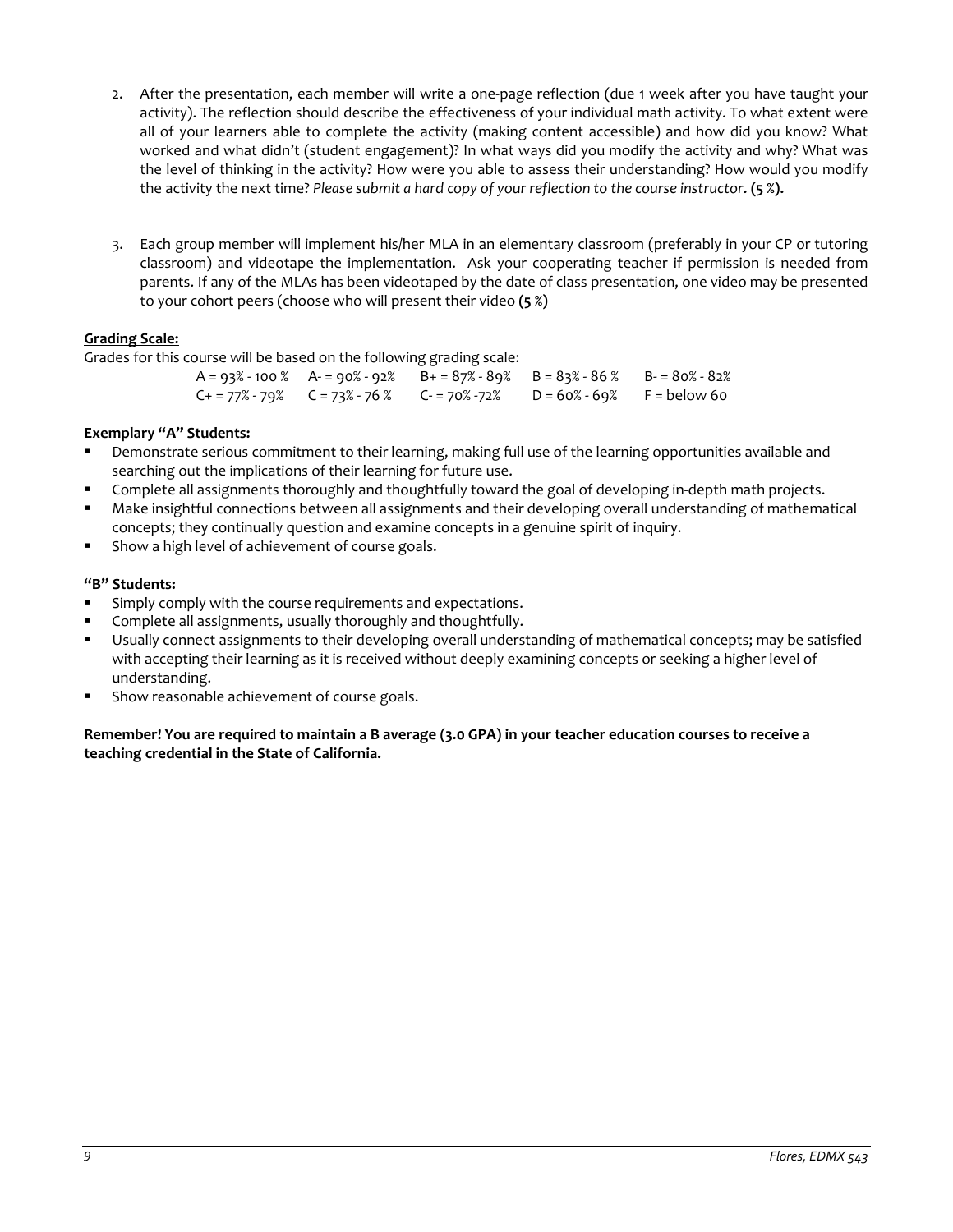### **Lesson Design Elements**

### <span id="page-9-0"></span>**Elements of the learning experience**

**Lesson Title**: What is the title of your lesson?

**Grade Level:**

**Content Area:** *Mathematics*

**Subject Matter:** *Number Sense, Measurement and Geometry, Algebra and Functions, Statistics, Data Analysis and Probability, Mathematical Reasoning*

### **Time period for the learning experience:**

### **California Mathematics Content Standards**: *State-adopted content standards*

**Lesson objective(s) based on the content standards**: What do you want students to be able to do as a result of active engagement and learning in your lesson? What do you want students to know when the lesson investigation is finished? Write in complete sentences. Use an action verb and explain how students will demonstrate their new knowledge and understanding.

Example: "The student will demonstrate understanding of The Student will be able to  $\overline{\phantom{a}}$  ,  $\overline{\phantom{a}}$  ,  $\overline{\phantom{a}}$  ,  $\overline{\phantom{a}}$  ,  $\overline{\phantom{a}}$  ,  $\overline{\phantom{a}}$ 

**Mathematical Concept(s):** What are you trying to teach? What big idea(s) is/are the focus of your lesson? Do not say, "The students will \_\_\_\_\_\_\_\_\_\_." (That is an objective, not a concept.)

*Example: In the set model for fractions, the whole is understood to be a set of objects and subsets of the whole make up fractional parts.* 

**Class Description -** For the purpose of this assignment, the class description must include English Learners, Special Education students, and GATE students. Individualize this section based on your own assigned classroom.

*Type of class (self-contained, subject specific), time of year, general background of students learning in relationship to new learning (challenges and prior learning)*

- *English Learners:*
- *Special education:*
- *GATE student:*
- *Regular education:*

### **Developmental needs of the students at this age**

*Learning needs and developmental, age-appropriate skills needed by your students based on grade level.*

**Student Groupings**: *How will you group students for instruction?*

**Materials/Resources/Technology:** *What does the teacher need? What do the students need? Materials should include lists of supplies that will be needed to present this lesson.*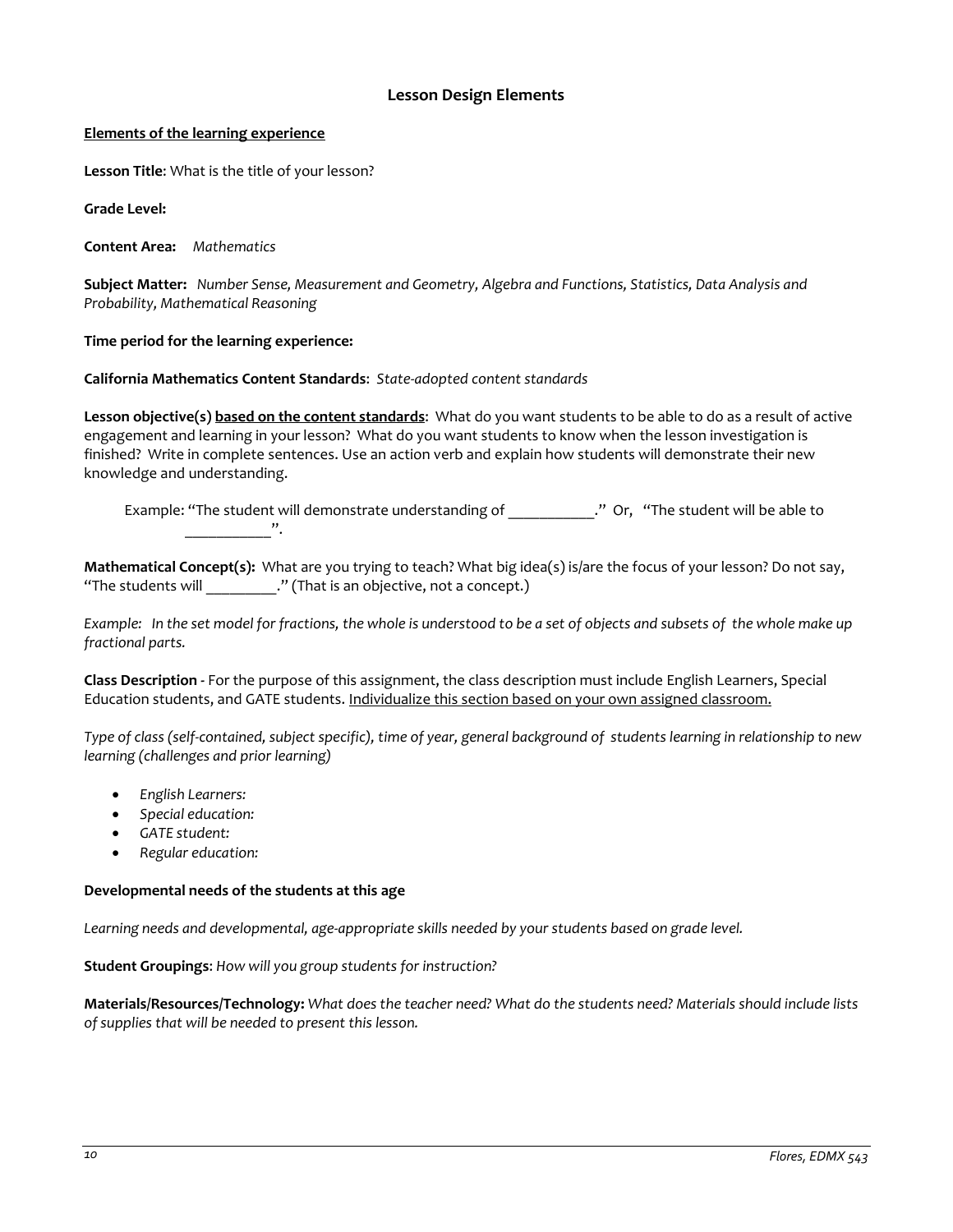### **Assessment Plan**

**Note:** Goals/objectives that will be assessed are based on the content standards and are tied to the Big Idea(s) (concepts) in your lesson.

*Types of assessment: Prior knowledge (pre assessment), Formative (progress monitoring), Summative (Final product)*

*Description and Purpose of each Assessment Type listed above* 

*Feedback strategies: How students will be informed of specific successes and challenges?*

*Description & Purpose of Differentiated/Adapted Assessment Methods for ONE of the following students:*

- *English Learner*
- *Learner with Special Needs*
	- *Learning Disability*
	- *Physical Disability*
- *GATE Student/Advanced Learners/Accelerated Learner*

*How general assessment results will be used to inform instruction:*

### **Criteria for Assessment**

What benchmark criteria will you use to grade the assessment? How will you know if a student has successfully completed the assessment and accomplished the learning goals? What will they do to show you they have succeeded?

**NOTE:** Criteria are based on the science content standards and the learning goals/objectives in your lesson.

**Lesson Activities**: Address the subject matter lesson objectives (tied to math content standards and developmental needs of the students described.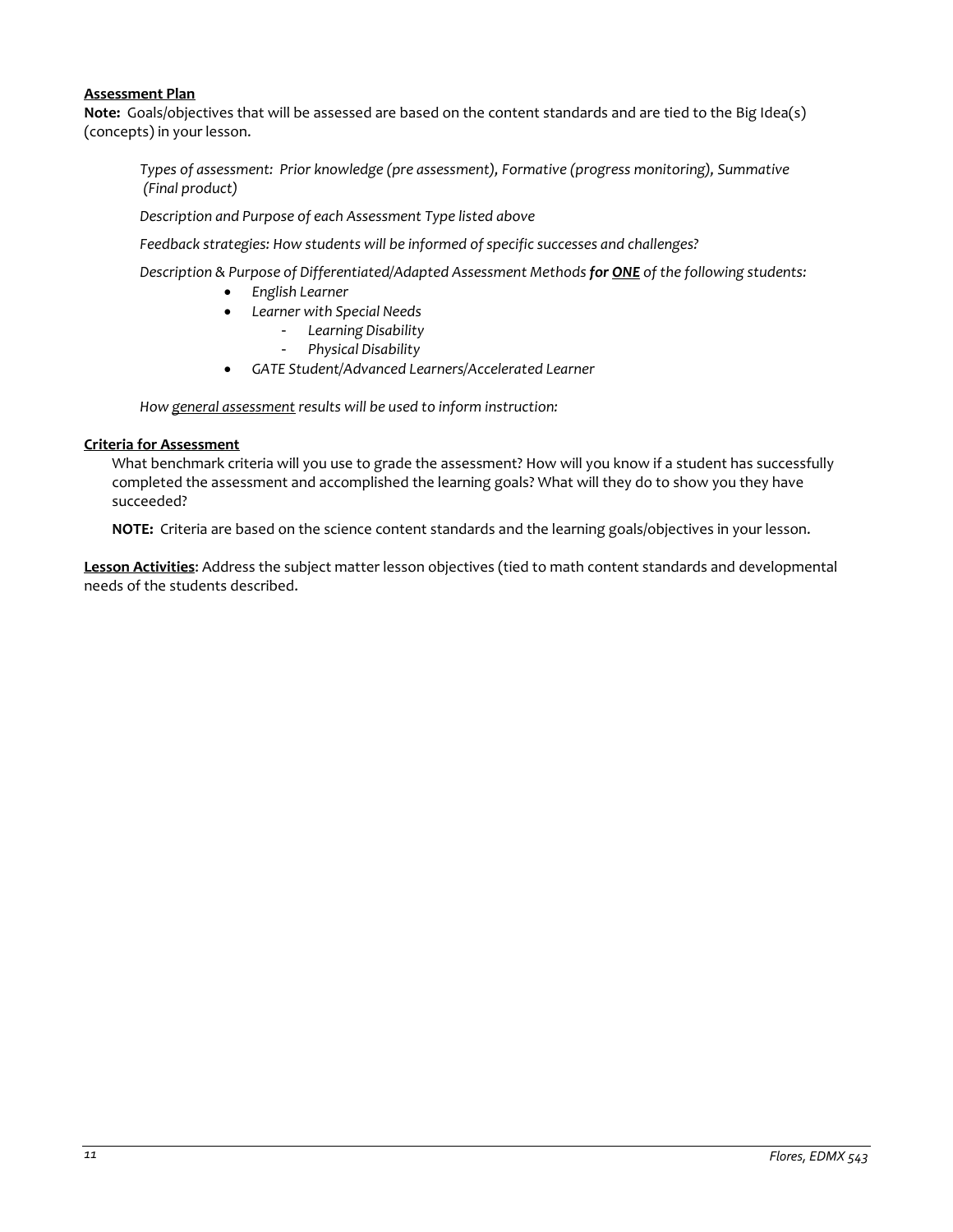<span id="page-11-1"></span><span id="page-11-0"></span>

| <b>Instructional Strategies-</b>                                                       | <b>Student Activities -</b>                            |  |
|----------------------------------------------------------------------------------------|--------------------------------------------------------|--|
| What the teacher does during the instruction.                                          | What the students do during the lesson and independent |  |
|                                                                                        | practice.                                              |  |
| <b>LAUNCH:</b>                                                                         |                                                        |  |
|                                                                                        |                                                        |  |
| Opening the Lesson/INTO = Before the Lesson                                            | What will the students do?                             |  |
| Anticipatory Set - How will you motivate and focus                                     |                                                        |  |
| students? What prior knowledge do students need?                                       |                                                        |  |
|                                                                                        |                                                        |  |
| <b>EXPLORE:</b><br>Process/Steps of Instruction/ THROUGH = During the Lesson           | For each of the steps of instruction (what the teacher |  |
|                                                                                        | does), describe what the students will do              |  |
| Please ensure that the following GUIDING QUESTIONS are                                 |                                                        |  |
| addressed in this area of your lesson design.                                          |                                                        |  |
| How will you describe and model skills/tasks required<br>1.                            |                                                        |  |
| for the lesson?                                                                        |                                                        |  |
| How will you ensure that the mathematical concept(s)<br>2.                             |                                                        |  |
| are clear and explicit?<br>How will support the lesson objective(s)?                   |                                                        |  |
| 4. How will you actively involve all students?                                         |                                                        |  |
| How will you structure opportunities for the students<br>5.                            |                                                        |  |
| to apply their learning in class with support?                                         |                                                        |  |
| How will you check for students' understanding?<br>6.                                  |                                                        |  |
| How will you structure opportunities for the students<br>7.                            |                                                        |  |
| to apply their learning in class independently?                                        |                                                        |  |
| How will you ensure that the independent practice is<br>8.                             |                                                        |  |
| at the appropriate level of difficulty for the various                                 |                                                        |  |
| students?                                                                              |                                                        |  |
| How will you assess that students have met the<br>9.                                   |                                                        |  |
| learning objectives?<br>What will your interventions consist of if the learning<br>10. |                                                        |  |
| objectives are not being met?                                                          |                                                        |  |
|                                                                                        |                                                        |  |
| <b>SUMMARY:</b>                                                                        |                                                        |  |
| Closure: How will you have students summarize their                                    | How will the students summarize their learning?        |  |
| learning to provide closure?                                                           |                                                        |  |
|                                                                                        |                                                        |  |
|                                                                                        |                                                        |  |
| $BEYOND = After the Lesson = Extending Learning$                                       |                                                        |  |
| Transfer: How will you structure opportunities for students                            | What will the students do?                             |  |
| to continue learning/practice and transfer learning after the                          |                                                        |  |
| lesson?                                                                                |                                                        |  |

# <span id="page-11-2"></span>**Description & Purpose of Differentiated/Adapted Instructional Methods for ONE of the following students:**

- *English Learner*
- *Learner with Special Needs*
	- *Learning Disability*
	- *Physical Disability*
- *GATE Student/Advanced Learners/Accelerated Learner*

## **Rationale for Instructional Strategies:**

<span id="page-11-3"></span>Why are the instructional strategies, student activities and resources appropriate for this class, (based on content and student development)?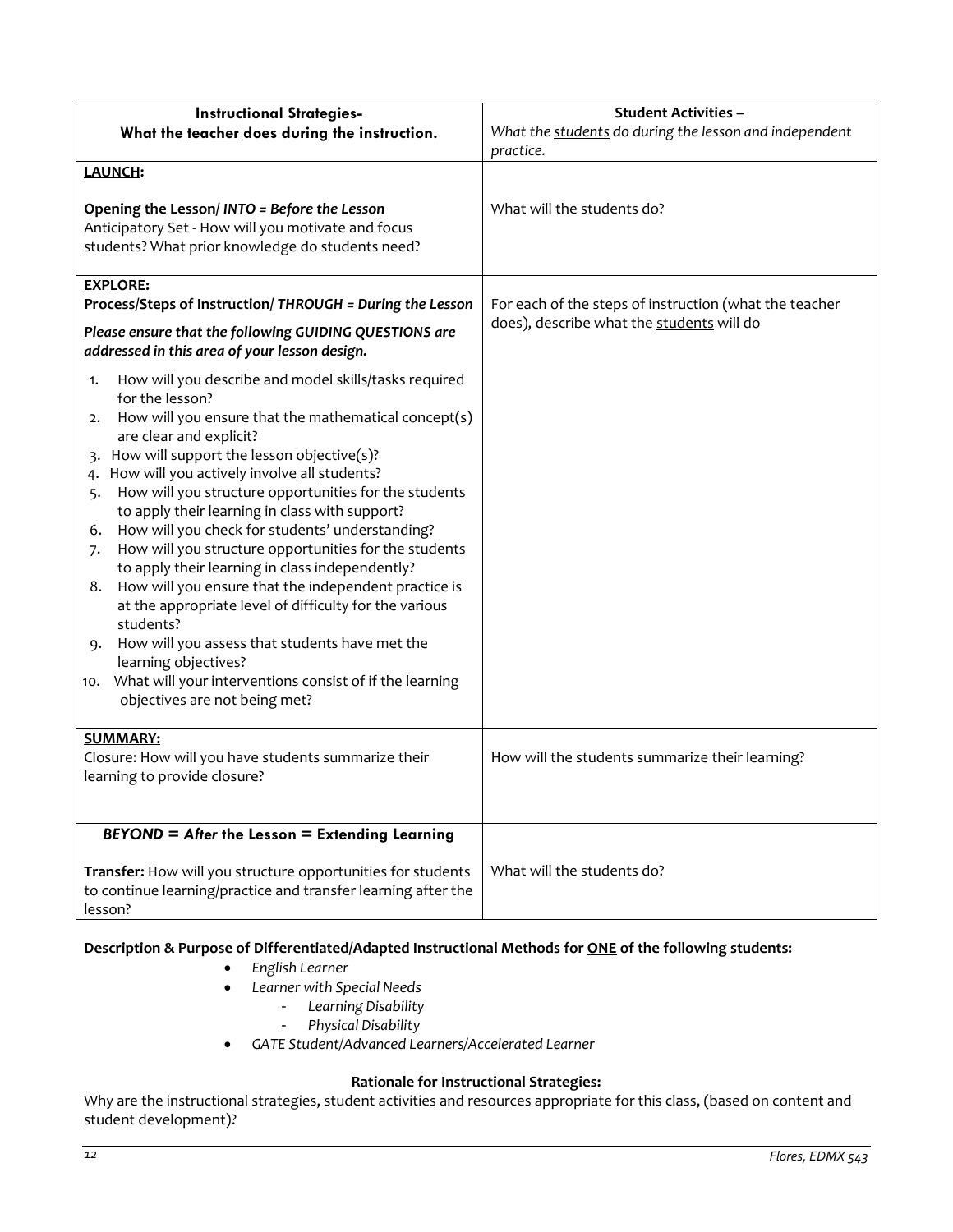# **Tentative\*\*Course Schedule: Fall 2013**

<span id="page-12-3"></span><span id="page-12-2"></span><span id="page-12-1"></span><span id="page-12-0"></span>

| <b>DATE</b> | <b>EDMS 543 COURSE TOPICS &amp; ASSIGNMENTS</b>                    | <b>READINGS (Text and Other Sources)</b>              |
|-------------|--------------------------------------------------------------------|-------------------------------------------------------|
| 8/27/13     | Introduction to Mathematics Education                              | 1. Teaching Mathematics in the 21 <sup>st</sup>       |
|             | What does it mean to "do mathematics"? (Big picture)               | Century                                               |
|             | Characteristics of Effective Classrooms: Overview of Instructional |                                                       |
|             | Practices                                                          | 2 - Exploring What It Means to Know and               |
|             | Developing understanding-How do kids learn?                        | Do Mathematics                                        |
|             | Problem solving in the mathematics classroom                       |                                                       |
|             | <b>Unpacking the standards:</b>                                    |                                                       |
|             | <b>Common Core Content Standards (CCCS) for Mathematics</b>        |                                                       |
|             | Mathematics Framework for CA Public Schools (Draft)                |                                                       |
| 9/03/13     | Building a Math Learning Community                                 | 3 - Teaching Through Problem Solving                  |
|             | Lesson Planning                                                    |                                                       |
|             | - Conceptual vs. procedural knowledge                              | 4 - Planning in the Problem- Based                    |
|             | - Introduction to Cognitively Guided Instruction (CGI)             | Classroom                                             |
|             | - Assessment - Connecting instruction to assessment                |                                                       |
|             |                                                                    |                                                       |
|             | <b>Student Math Interviews: Assessing Student Learning</b>         | 5 - Building Assessment into Instruction              |
|             | Group presentations of assigned CCCS for Mathematics               |                                                       |
|             |                                                                    | <b>Book Club 1</b>                                    |
| 9/10/13     | Special Populations: Creating Inclusive Mathematics Classrooms     | 6 - Teaching Mathematics Equitably to<br>All Children |
|             | <b>Math and Special Populations</b>                                |                                                       |
|             |                                                                    | 8 - Developing Early Number Concepts                  |
|             | Number Sense I: What it means and how we can help children         | and Number Sense                                      |
|             | develop it.                                                        |                                                       |
|             |                                                                    |                                                       |
|             | Technology in Mathematics: NCTM                                    | <b>Book Club 2</b>                                    |
| 9/17/13     | <b>PRACTICE INTERVIEW DUE (Everyone)</b>                           |                                                       |
|             |                                                                    |                                                       |
|             | Number Sense II:                                                   | 9 - Developing Meanings for the                       |
|             | Classification of word problems for addition, subtraction,         | Operations                                            |
|             | multiplication, and division.                                      |                                                       |
|             | Constructing efficient mental tools for fact mastery.              | 10 - Helping Children Master the Basic                |
|             |                                                                    | Facts                                                 |
|             | <b>Number Sense III:</b>                                           |                                                       |
|             | How do we promote understanding of place value?                    | 11 - Developing Whole-Number Place-                   |
|             |                                                                    | Value Concepts                                        |
|             | Place Value Interview due (option 2)                               |                                                       |
|             | <b>Math Learning Activities x 3</b>                                | Book Club 3                                           |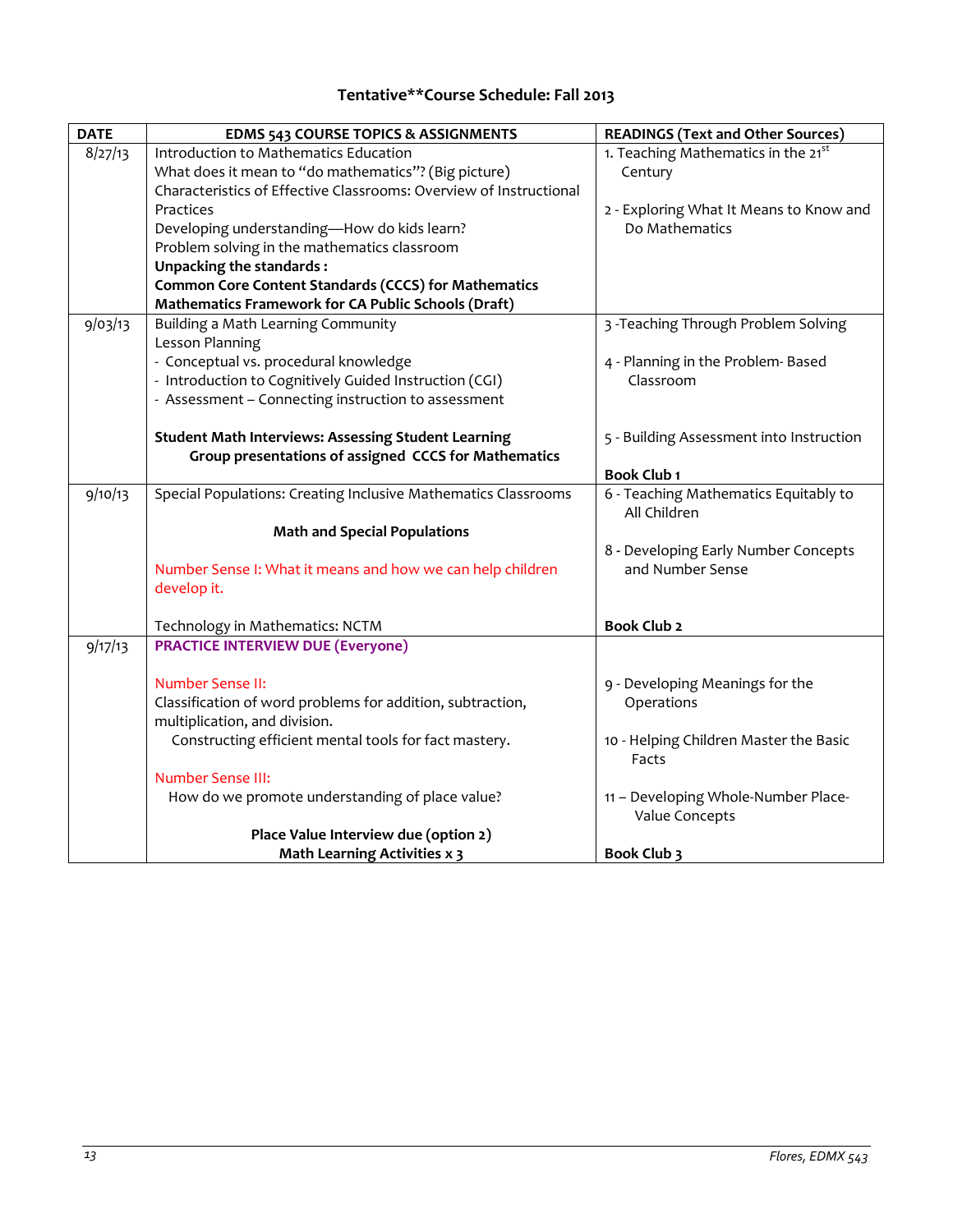| 9/24/13            | <b>Number Sense IV:</b><br>Developing flexible methods of computation/mental<br>strategies/estimation.                                                                                                                                                                                      | 12 - Developing Strategies for Addition<br>and Subtraction Computation                                                                              |
|--------------------|---------------------------------------------------------------------------------------------------------------------------------------------------------------------------------------------------------------------------------------------------------------------------------------------|-----------------------------------------------------------------------------------------------------------------------------------------------------|
| $***1$             | Error Patterns in Computation<br>Classroom Lesson Presentation: Number and Operations in Base-<br>10 (grades 1, 2, 3, or 4)                                                                                                                                                                 | 13 - Developing Strategies for<br>Multiplication and Division<br>Computation                                                                        |
| $***$ <sub>2</sub> | Addition/Subtraction OR Multiplication/Division interview due<br>(turn in only one interview) (option 2)<br>Algebraic Reasoning and Functions - Exploring patterns,<br>variables, and equations.<br>Classroom Lesson Presentation: Operations and Algebraic<br>Thinking (grades 1, 2, or 3) | 14 - Algebraic Thinking: Generalizations,<br>Patterns, and Functions<br>23 - Developing Concepts of Exponents,<br>Integers, and Real Numbers        |
|                    | Algebra interview due (option 2)<br><b>Math Learning Activities x 3</b>                                                                                                                                                                                                                     | <b>Book Club 4</b>                                                                                                                                  |
| 10/01/13<br>$***3$ | Lesson Classroom Presentation: Operations and Algebraic<br>Thinking (grades 4 or 5)                                                                                                                                                                                                         |                                                                                                                                                     |
| $***_4$            | Fractions I:<br>Constructing understanding of fractions; fraction computation<br><b>Classroom Lesson Presentation: Number and Operations:</b>                                                                                                                                               | 15 - Developing Fraction Concepts<br>16 - Developing Strategies for Fraction<br>Computation<br>17 - Developing Concepts of Decimals<br>and Percents |
|                    | Fractions (grades 3, 4, or 5)<br>Fractions interview due (option 2)                                                                                                                                                                                                                         | 18 - Proportional Reasoning                                                                                                                         |
|                    | <b>Math Learning Activities x 3</b>                                                                                                                                                                                                                                                         | <b>Book Club 5</b>                                                                                                                                  |
| 10/08/13           | Measurement - Customary and metric system                                                                                                                                                                                                                                                   | 19 - Developing Measurement Concepts                                                                                                                |
| $***_{5}$          | Classroom Lesson Presentation: Measurement and Data (grades<br>K, 1, 2, 3, 4, or 5)                                                                                                                                                                                                         |                                                                                                                                                     |
|                    | Measurement interview due (option 2)                                                                                                                                                                                                                                                        | 20 - Geometric Thinking and Geometric<br>Concepts                                                                                                   |
| $***6$             | Geometry - Developing geometric reasoning and spatial sense                                                                                                                                                                                                                                 |                                                                                                                                                     |
|                    | Classroom Lesson Presentation: Geometry (grades K, 1, 2, or 3)<br>Geometry interview due (option 2)                                                                                                                                                                                         | <b>Book Club 6</b>                                                                                                                                  |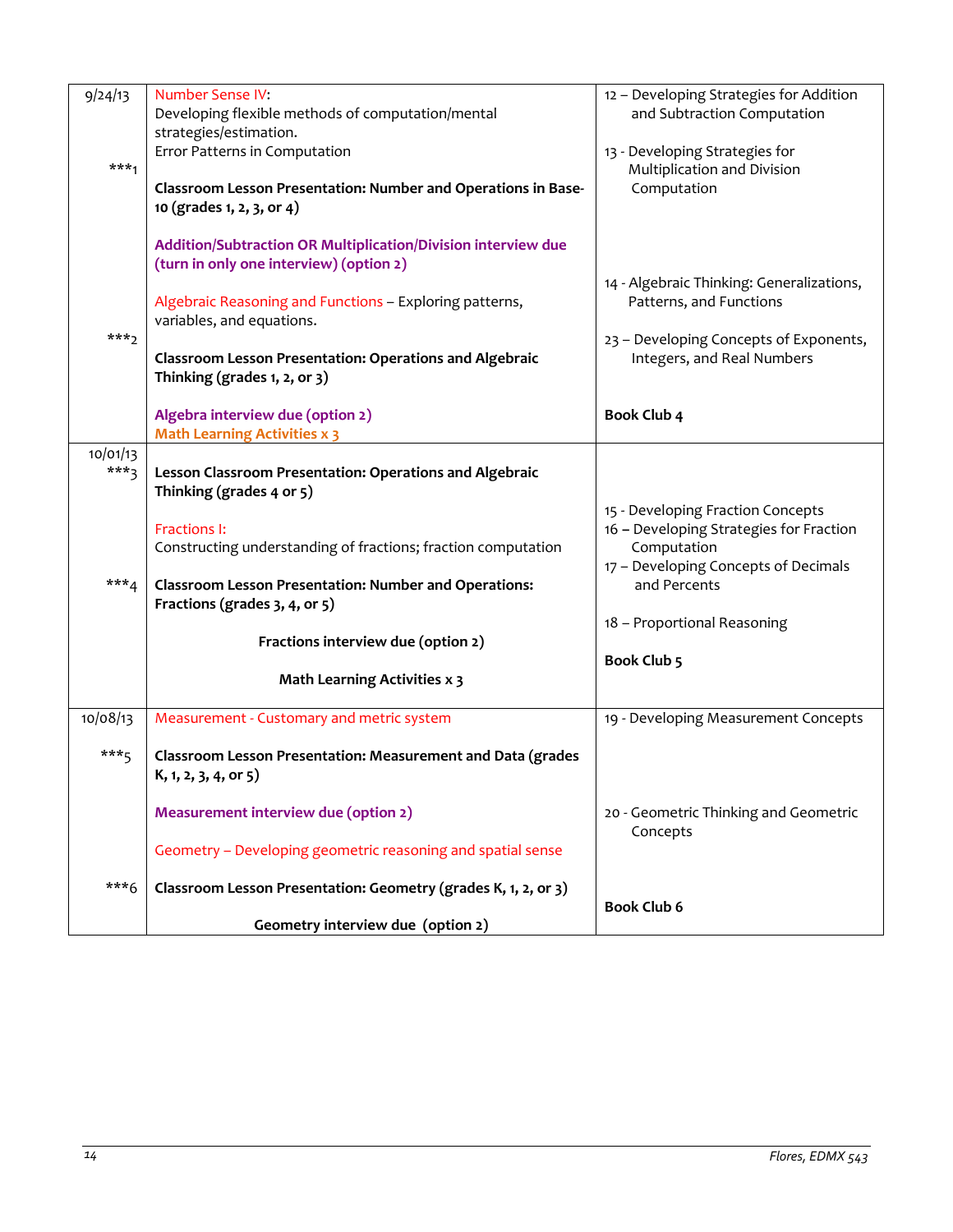| 10/15/13 | Probability & Data Analysis - Developing meaningful experiences<br>in                                                              | 21 – Developing Concepts of Data<br>Analysis          |
|----------|------------------------------------------------------------------------------------------------------------------------------------|-------------------------------------------------------|
|          | gathering and displaying statistical data.                                                                                         |                                                       |
| $***7$   | Exploring concepts of chance, simple and independent events.                                                                       | 22 - Exploring Concepts of Probability                |
|          | Classroom Lesson Presentation: Geometry (grades 4 or 5)                                                                            |                                                       |
|          | <b>Probability &amp; Data Analysis interview due (option 2)</b>                                                                    |                                                       |
|          | Assessment - This competency will be infused throughout the<br>course. Use this chapter as one reference for planning instruction. | 5 - Building Assessment into Instruction              |
|          | Technology - This competency will be infused throughout the<br>course. Use this chapter as an ongoing reference.                   | 7 - Using Technological Tools to Teach<br>Mathematics |

<span id="page-14-0"></span>**\* \* NOTE: While this syllabus is carefully planned, it may be modified or adjusted at any time in response to the learning needs of the class.**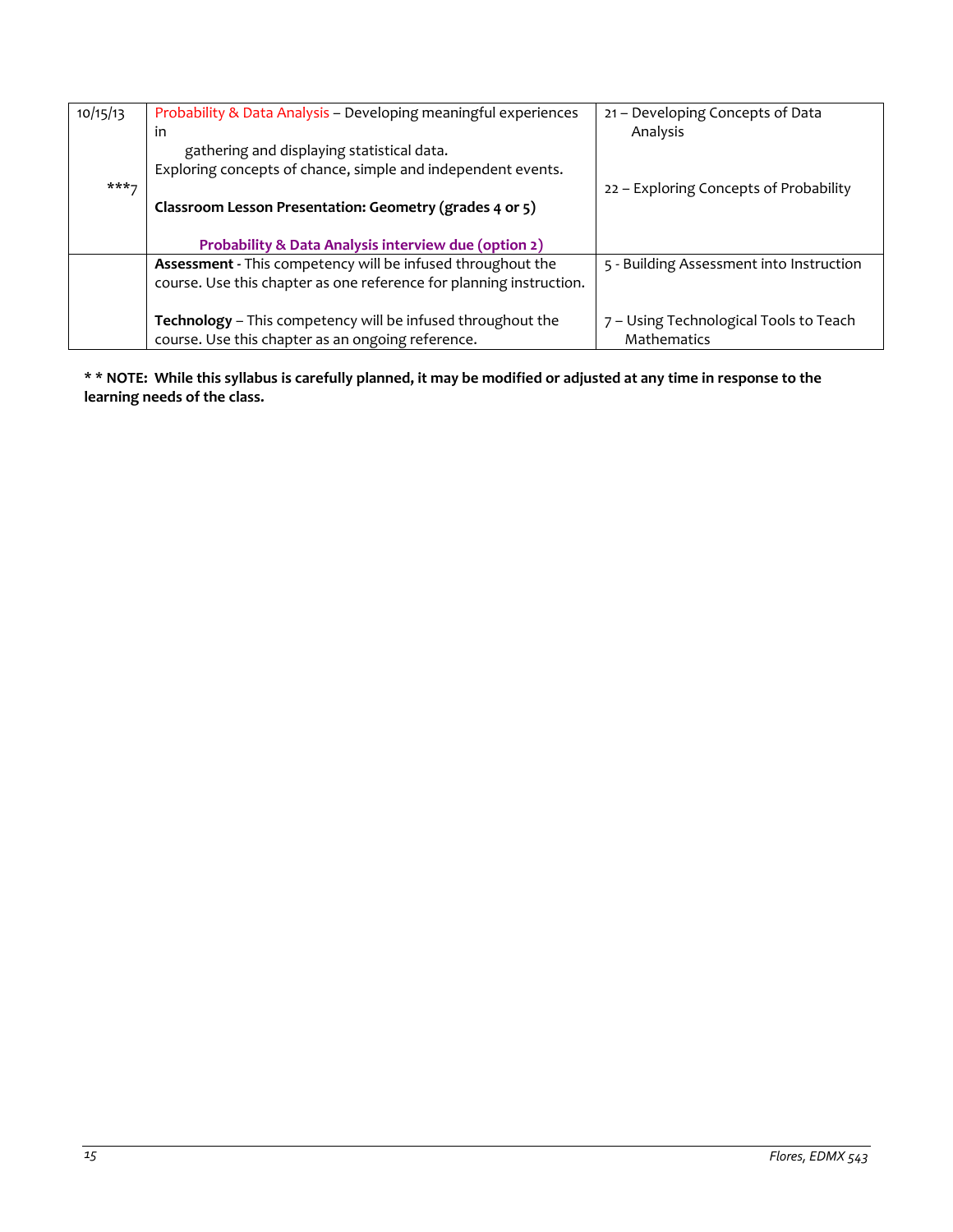### **PROBLEM-BASED THREE-PART LESSON INSTRUCTIONAL MODEL**

<span id="page-15-0"></span>Problem-centered teaching opens the mathematics classroom to exploring, conjecturing, reasoning, and communication. This model is very different from the "transmission" model in which teachers tell students facts and demonstrate procedures and then students memorize the facts and practice the procedures. This model looks at instruction in three phases: launching, explore, and summary.

### **Launch (Before)**

In the first phase, the teacher launches the problem with the whole class. This involves helping students understand the problem setting, the mathematical context, and the challenge. The following questions can help the teacher prepare for the launch:

- What are students expected to do?
- What do the students need to know to understand the context of story and the challenge of the problem?
- What difficulties can I foresee for students?
- How can I keep from giving away too much of the problem?

The launch phase is also the time when the teacher introduces new ideas, clarifies definitions, reviews old concepts, and connects the problem to past experiences of the student. It is critical that, while giving students a clear picture of what is expected, the teacher leaves the potential of the task intact. He or she must be careful not to tell too much and lower the challenge of the task to something routine or to cut off the rich array of strategies that may evolve from an open launch of the problem.

### **Explore (During)**

In the explore phase, students work individually, in pairs, in small groups, or occasionally as a whole class to solve the problem. As they work, they gather data, share ideas, look for patterns, make conjectures, and develop problem-solving strategies. It is inevitable that students will exhibit variation in their progress. The teacher's role during this phase is to move about the classroom, to observe individual performance, and to select specific student work samples to be shared during the summary phase. The teacher helps students persevere in their work and differentiate their work by asking appropriate questions and providing confirmation and redirection where needed. For students who are interested in and capable of deeper investigation, the teacher may provide additional challenges related to the problem. Although it is imperative that all students be given enough time and opportunity to thoroughly work on the problem, it is not always necessary for every student to finish the problem at this time.

The following questions can help the teacher prepare for the explore phase:

- How will I organize the students to explore this problem? (Individuals? Pairs? Groups? Whole class?)
- What materials will students need?
- How should students record and report their work?
- What different strategies can I anticipate they might use?
- What questions can I ask to encourage student conversations, thinking, and learning?
- What questions can I ask to focus their thinking if they become frustrated?
- What questions can I ask to challenge students if the initial question is "answered"?

### **Summary (After)**

The summary phase of instruction begins when students have gathered sufficient data or made sufficient progress toward solving the problem. In this phase, students discuss their solutions as well as the strategies they used to approach the problem, organize the data, and find the solution. During the discussion, the teacher helps students enhance their understanding of the mathematics in the problem and guide them in refining their strategies into efficient, effective problem-solving techniques.

Although the summary discussion is led by the teacher who has collected specific student work samples he or she would like shared, students play a significant role. Ideally, they should pose conjectures, question each other, offer alternatives, provide reasons, refine their strategies and conjectures and make connections. As a result of the discussion, students should become more skillful at using the ideas and techniques that come out of the experience with the problem.